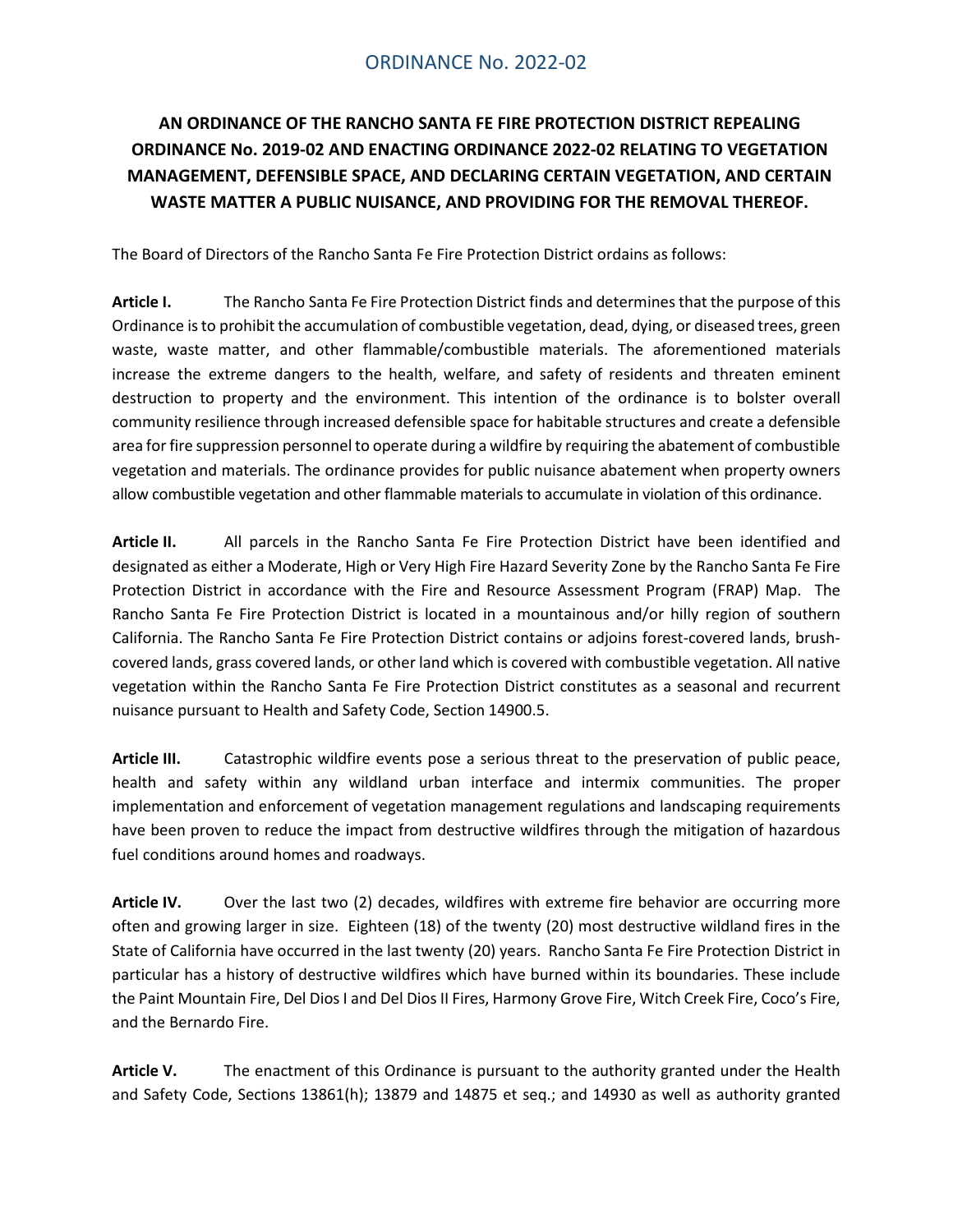under the Public Resource Code, Sections 4290 (a) and 4291 (a)-(f) and the California Code of Regulations, Title 14, Division 1.5, Chapter 7, Subchapter 2 Article 1 Section 1272.00.

# **Article VI.** Abatement and Management of Certain Vegetation, and Certain Waste Matter. **Section 1. DEFINITIONS.**

1.01 COMBUSTIBLE VEGETATION, means any vegetation in its natural state will ignite, burn and transmit fire from native or landscaped plants to any building or other vegetation. Combustible vegetation includes dry grass, brush, weeds, litter, and any vegetation that is dead, dying, or diseased, dead palm fronds (skirts), or other combustible vegetation which creates a fire hazard.

1.02 COMBUSTIBLE MULCH is any layer of material applied to the surface ofsoil and in its natural state, will ignite, burn and be capable of transmitting fire to the landscape or to any structure. Combustible mulch shall be categorized as:

1.01.1 ORGANIC COMBUSTIBLE MULCH (Least to Greatest Fire Behavior)

- a. COMPOSTED WOOD CHIPS (Least amount of Fire Behavior) combination of decomposed wood chips and other organic materials which is finely screened to create a product commonly sold commercially as a mulch. Composted Wood Chip Mulch has the least amount of fire behavior in regard to temperature, rate of spread and flame height. (Acceptable in Zones 2 and 3)
- b. WOOD PRODUCTS, BARK AND NUGGET MULCH fine to coarse organic mulch produced by mechanically grinding, chipping, or shredding trees or pine tree bark. Examples include commonly sold commercially as chipped or shredded wood products, logging waste, bark or wood nuggets, needles, and recycled pallets. (Acceptable in Zone 3)
- c. VEGETATION WASTE MULCH fine to course organic mulch produced by mechanically grinding, chipping or shredding of cut or removed vegetation waste typically created from on-site material such as; brush, leaves, needles, tree branches. (Acceptable in Zone 3)
- 1.01.2 NON-ORGANIC COMBUSTIBLE MULCH
	- a. RUBBER MULCH (Greatest Fire Behavior) is chipped or shredded mulch created from 100 percent recycled rubber. Rubber mulch demonstrates the ability to generate the greatest fire behavior. The application of rubber mulch is not acceptable in Zones 1 - 3.

**EXCEPTION: The application of rubber mulch around a playground structure requires the rubber mulch must be greater than thirty (30) feet away from any habitable structure and not to exceed 200 SQFT in total area.**

1.03 DEFENSIBLE SPACE is the area either natural or man-made where materials capable of allowing a fire to spread unchecked has been treated, cleared, ormodified to slow the rate and intensity of an advancing wildfire and to create an area for fire suppression operations to occur. Distance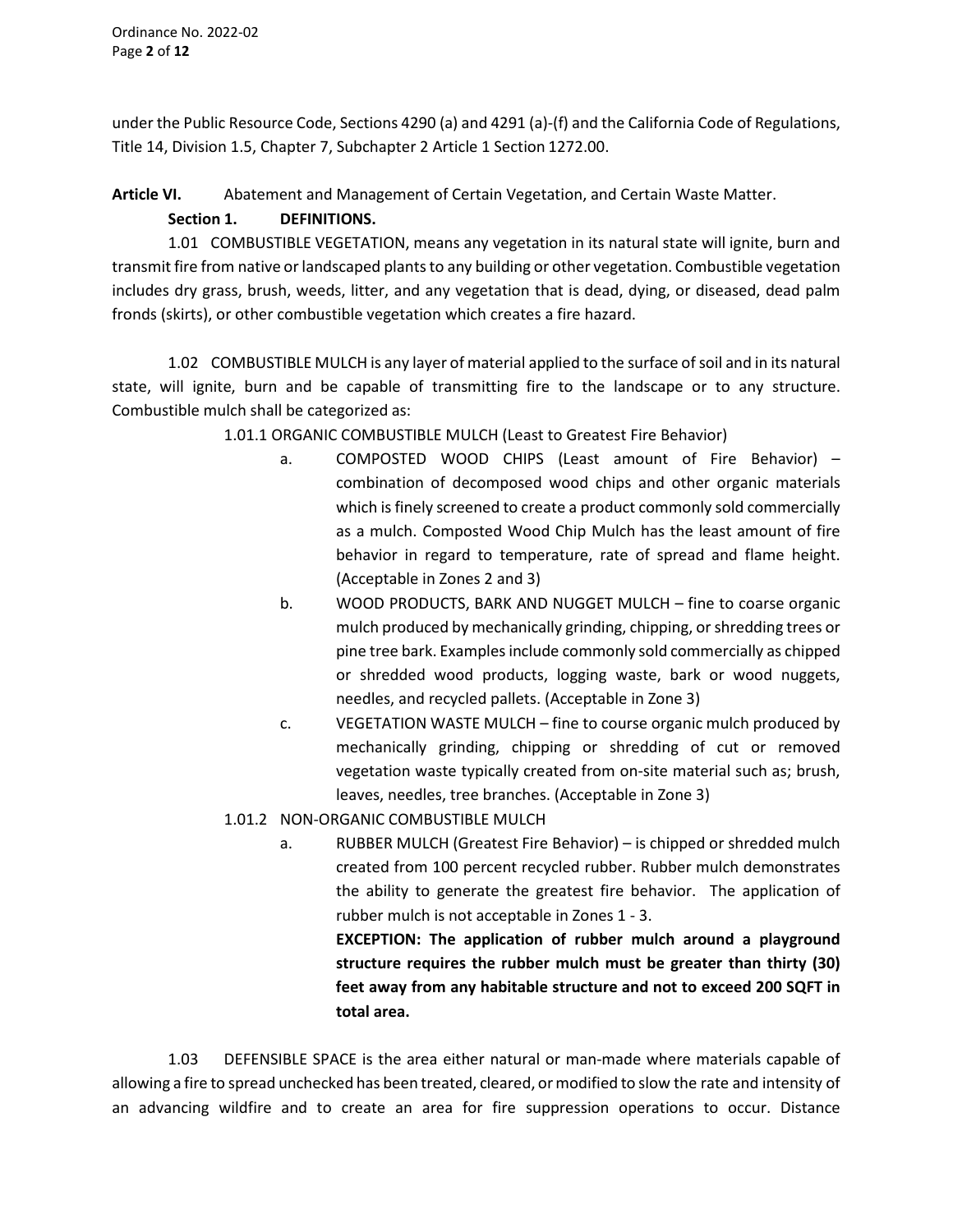measurements for defensible space shall be measured on a horizontal plane.

1.04 FIRE HAZARD is any condition or conduct which, in the opinion of the Fire Chief or their designee: (a) increases or may increase the threat of fire to a greater degree than customarily recognized as normal by persons in public service regularly engaged in preventing, suppressing or extinguishing fire or; (b) may obstruct, delay, hinder or interfere with the operations of the fire department or the egress of occupants in the event of fire.

1.05 FUEL MODIFICATION ZONE is a strip of land where COMBUSTIBLE VEGETATION has been thinned, modified or both; and may be partially or totally replaced with approved drought-tolerant, fireresistant, and/or irrigated plants to provide an acceptable level of risk from vegetation fires. A fuel modification zone reducesradiant and convective heat on a structure and provides a valuable defensible space for fire suppression to make an effective stand against an approaching fire front.

1.06 GREEN WASTE includes, but is not limited to, organic material such as yard trimmings, plant waste, untreated wood wastes, paper products, natural fiber products, mulch, and compost.

1.07 IMPROVEMENT means any building or structure, permanent or temporary, erected for the support, shelter, or enclosure of persons, animals, chattels, or property of any kind located in the unincorporated area of the County of San Diego and shall include agricultural crops. For purposes of this term, "improvement" shall not include fences, similar barriers enclosing, or separating areas of land.

1.08 NOXIOUS WEED shall mean any species of plant that is, or is liable to be, troublesome, aggressive, intrusive, detrimental, or destructive to agriculture, silviculture, or important native species, and difficult to control or eradicate, as defined in the California Food and Agricultural Code, Section 5004.

1.09 PARCEL means any contiguous quantity of land in the possession of, owned by, or recorded as the property of, the same person or entity, and which is located in the unincorporated area of the County of San Diego.

1.10 RESPONSIBLE PARTY includes, but is not limited to, any person, firm, partnership, or corporation owning, renting, leasing, or otherwise controlling any parcel located in the unincorporated area of the County of San Diego.

1.11 RUBBISH is waste material including, but not limited to, garbage, wastepaper, and debris from construction or demolition.

1.12 WATERCOURSE is defined as any surface water body in which waters from a tributary drainage area of 100 acres or larger flow in a definite direction or course, either continuously or intermittently, and any area adjacent thereto which is subject to inundation from a 100-year flood. Watercourse includes any arroyo, canal, channel, conduit, creek, culvert, ditch, drain, gully, ravine, reservoir, stream, wash, waterway, or wetland.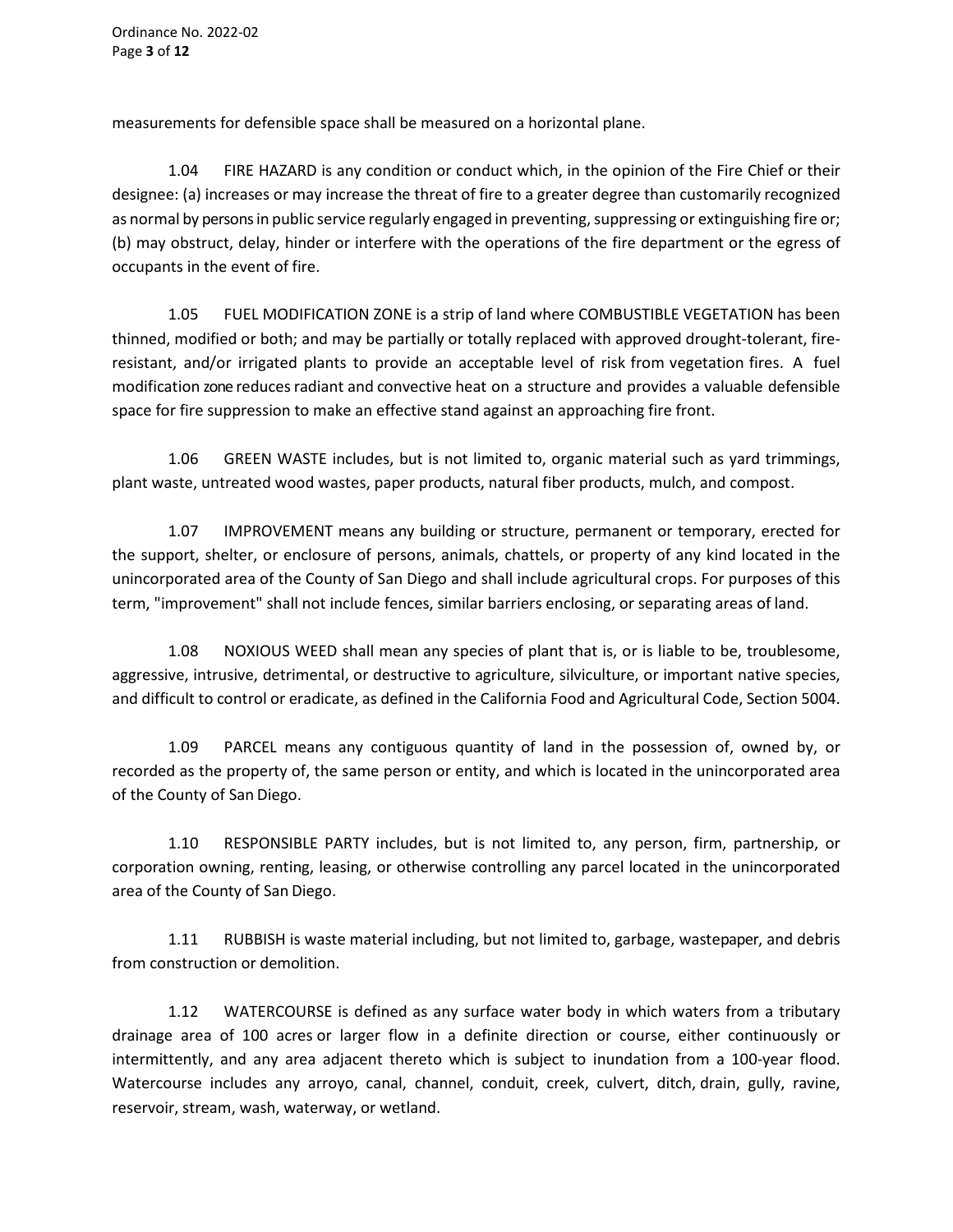#### **Section 2. CERTAIN VEGETATION AND OTHER ITEMS DECLARED A PUBLIC NUISANCE.**

2.01 The following are declared to be public nuisances within the areas of the Rancho Santa Fe Fire Protection District and it shall be the responsibility of the owner of the parcel, upon which such nuisance exists, to abate such nuisances at his or her own expense whenever they may exist:

- 2.01.1 All weeds, combustible vegetation, green waste, rubbish, and other such accumulations of combustible materials that are within one hundred (100) feet of any building or structure designed or intended for occupancy by humans or animals that violate the defensible space requirements of this ordinance.
- 2.01.2 Any vegetation growing upon the streets, sidewalks or upon private or public property within the Rancho Santa Fe Fire Protection District, which by reason of its size, type, manner of growth, proximity to any building, or improvements, which when dry will with reasonable probability constitute a fire hazard. This vegetation or other items are hereby declared to be a public nuisance and shall be abated to the satisfaction of the Fire Chief or their designee.

# **Please note: AESTHETICS is not a consideration in determining the presence of a fire hazard.**

2.01.3 INVASIVE SPECIES. Any noxious or invasive weed or plant designated by a Federal, State, or County government as injurious to public health, agriculture, recreation, wildlife, or property shall be eradicated on properties in the Rancho Santa Fe Fire Protection District.

# **Section 3. WASTE MATTER DECLARED A PUBLIC NUISANCE.**

3.01 Waste matter as hereinafter defined, which by reason of its location and character would hamper or interfere with the prevention or suppression of fire upon the premises or adjacent premises, or the abatement of a nuisance as defined by the Health and Safety Code, Section 12510, is hereby declared a public nuisance.

# **Section 4. WASTE MATERIAL.**

4.01 WASTE MATERIAL is defined for the purpose of this section as unused or discarded matter having no substantial market value, which is exposed to the elements and is not enclosed in any structure or otherwise concealed from public view. Examples consist of; rubble, asphalt, dead vegetation stockpiled, mulch piles, garbage and other combustible material.

# **Section 5. CLEARANCE OF BRUSH OR VEGETATIVE GROWTH FROM STRUCTURES TO CREATE DEFENSIBLE SPACE.**

5.01 Persons owning, leasing, controlling, operating or maintaining buildings or structures in, upon or adjoining hazardous fire areas, and persons owning, leasing or controlling land adjacent to such buildings or structures, shall at all times maintain an effective fuel modification zone/defensible space of one hundred (100) feet from any structure. This one hundred (100) foot defensible space shall be broken down into three (3) distinct zones: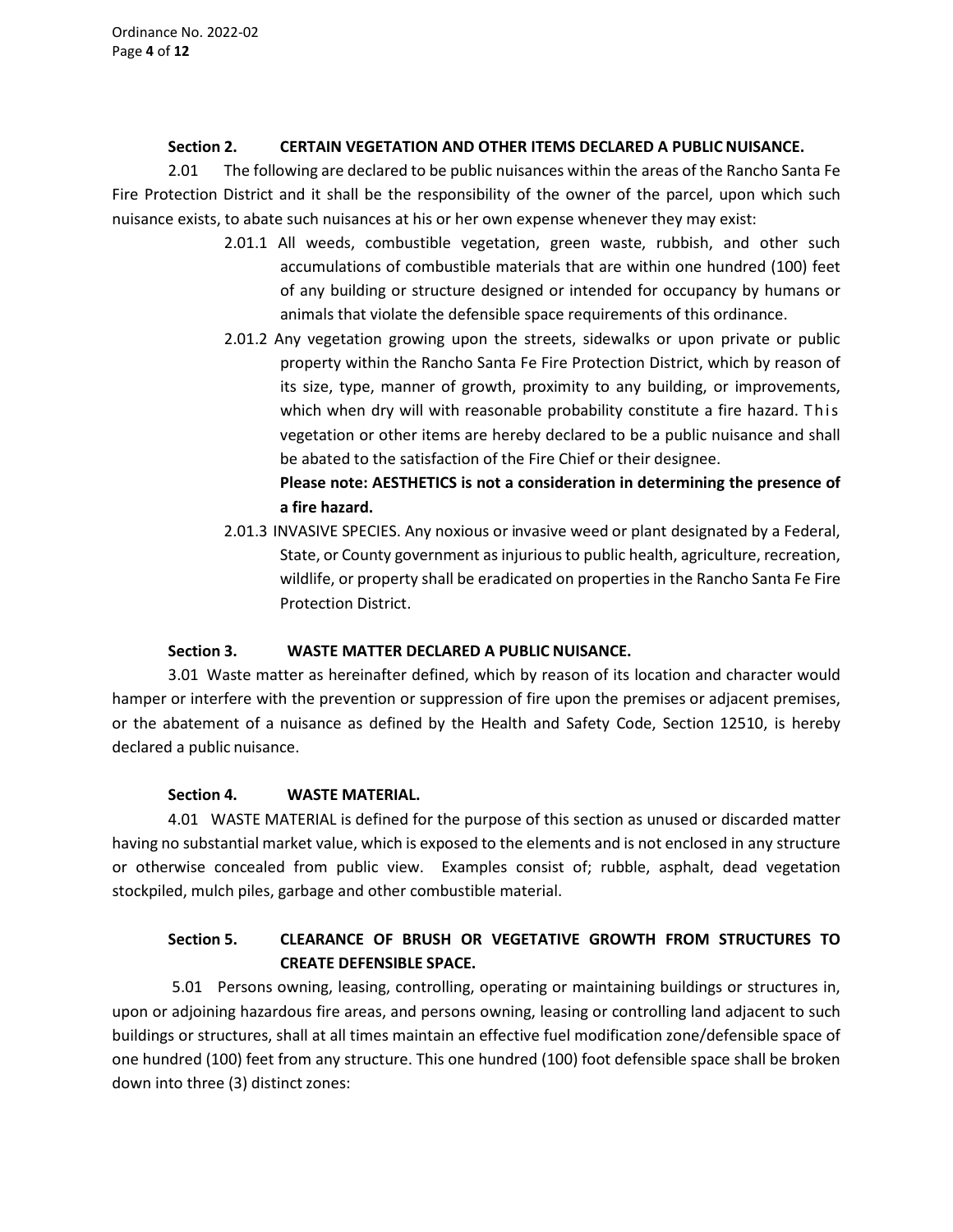- 5.02 Zone 1: Immediate Zone  $(0 5)$  feet from a structure):
	- 5.02.1 The accumulation of needle and leaf litter shall be removed from roofs, rain gutters, decks, porches, and from the base of the structure's foundation.
	- 5.02.2 For existing landscaping which was District approved and installed before January 1, 2020, the landscape plants shall be fire-resistant (plants which maintain a highwater content), properly irrigated and maintained. Vegetation should not come in contact with the structure. Plant spacing shall be such as not to allow the transfer of fire from plant to plant, or from plant to the structure. Organic combustible mulch may be utilized within this zone, but in no case shall it be closer than twelve (12) inches from any portion of the structure.
	- 5.02.3 Effective January 1, 2020, all new construction or any replacement of landscape installations shall NOT have any organic combustible mulch within five (5) feet from the furthest projection of the structure. Landscaping within Zone 1 is to be fire-resistant (plants which maintain a high-water content), herbaceous plants that are low growing, properly spaced, properly irrigated and maintained. Landscaping shall not come in direct contact with the structure.
	- 5.02.4 Combustible items such as patio furniture, umbrellas, trash receptacles, or other combustible items shall not be stored under decks, exterior stairways and balconies or placed directly adjacent to structures.
	- 5.02.5 Firewood and lumber is not to be stored in Zone 1.
	- 5.02.6 All chimney flues must have an approved spark arrester made of welded or woven wire mesh 12-gauge thickness or greater with openings no greater than  $\frac{1}{2}$ " inch.
	- 5.02.7 No combustible attachments to a structure are allowed which will transfer flame or heat to the structure such as fences, arbors, awnings, shade sails or other decorative materials. Use of approved non-combustible alternatives are allowed at the discretion of the Rancho Santa Fe Fire Protection District.
	- 5.02.8 Trim and maintain tree canopies a minimum of ten (10) feet away from rooflines and chimney outlets.
- 5.03 Zone 2: Intermediate Zone (6 50' feet from a structure):
	- 5.03.1 The area from six (6) feet to fifty (50) feet of a building or structure shall be cleared of combustible vegetation. Any weeds or dead grasses shall be cut to a height not to exceed four (4) inches.
	- 5.03.2 All healthy mature trees within Zone 2 shall be limbed up to a minimum height of six (6) feet above the ground. If shrubs are planted underneath the tree, the tree shall be limbed up three (3) times the height of the vegetation under the tree or up to one-third (1/3) of the tree height in order to promote a healthy tree structure and prevent ladder fuels.
	- 5.03.3 If the area in Zone 2 is to be replanted, then the landscaping must be fire-resistant (plants which maintain a high-water content), herbaceous plants that are properly spaced, properly irrigated and maintained in accordance with the Rancho Santa Fe Fire Protection District guidelines. The plant material cannot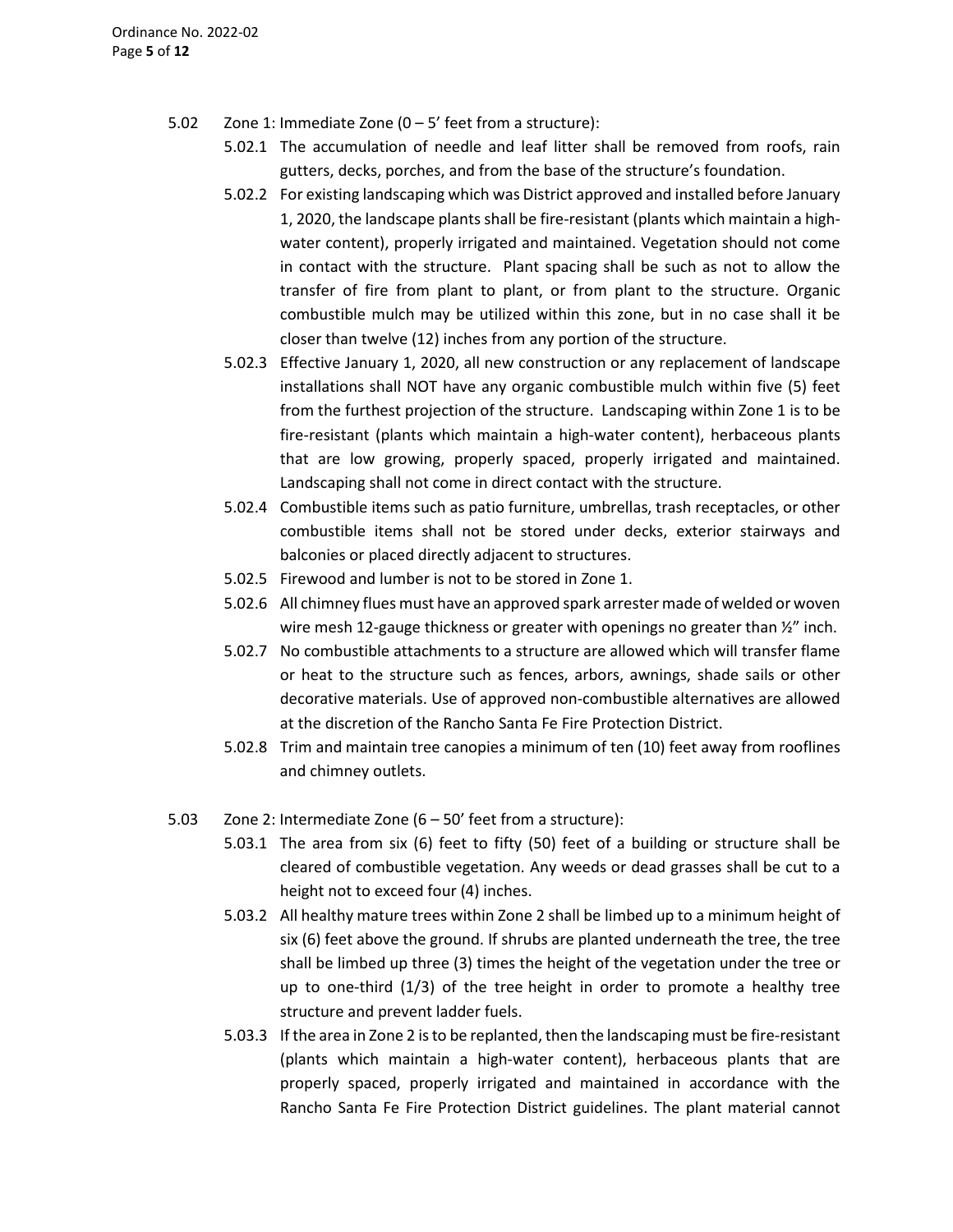form a means of rapidly transmitting fire to any structure.

- 5.03.4 Vegetation within Zone 2 that is dead, dying or diseased is to be removed from the property. This includes pest or pathogen infested vegetation, abandoned/neglected orchards and groves. Palm trees shall be kept free of dead palm fronds to prevent older fronds from developing a "skirt".
- 5.03.5 Trim and maintain tree canopies a minimum of ten (10) feet away from rooflines and chimney outlets.
- 5.03.6 Firewood and lumber shall be stored a minimum of thirty (30) feet from any structure; or thirty (30) feet from the property line if there is an adjacent structure next to the property line. Wood storage piles shall have a minimum clearance of ten (10) feet of bare mineral soil, free of vegetation and other combustible material measured on a horizontal plane.
- 5.03.7 Organic combustible mulch (1.01.1-a) may be used for landscaping. The depth shall not exceed three (3) inches.
- 5.03.8 Horizontal spacing between tree canopies drip lines shall be maintained at ten (10) feet for flat areas, twenty (20) feet for moderate sloped areas, and thirty (30) feet for steep sloped areas.
- 5.03.9 Single specimen trees, ornamental shrubbery or ground covers approved by the Rancho Santa Fe Fire Protection District are permissible provided they are properly spaced, properly irrigated and maintained in accordance with the Rancho Santa Fe Fire Protection District guidelines. The plant material cannot form a means of rapidly transmitting fire to any structure.
- 5.04 Zone 3: Extended Zone (51 100' feet from a structure):
	- 5.04.1 Native vegetation may remain in Zone 3 provided the combustible vegetation is modified so to maintain a horizontal spacing of at least three (3) times the height of the combustible vegetation for flat areas, four (4) times the height of the combustible vegetation for moderately sloped areas, and six (6) times the height of combustible vegetation for steep sloped areas. The area must be maintained annually by methods such as mowing, thinning and trimming, or by other means that leave the plant root structure intact to stabilize the soil. Any weeds or dead grasses shall be cut to a height not to exceed four (4) inches.
	- 5.04.2 If the area in Zone 3 is to be replanted, then the landscaping must be fire-resistant (plants which maintain a high-water content), herbaceous plants that are properly spaced, properly irrigated and maintained in accordance with the Rancho Santa Fe Fire Protection District guidelines.
	- 5.04.3 Vegetation within Zone 3 that is dead, dying or diseased is to be removed from the property. This includes pest or pathogen infested vegetation, abandoned/neglected orchards and groves. Palm trees shall be free of dead palm fronds to prevent older fronds from developing a "skirt".
	- 5.04.4 All healthy mature trees within Zone 3 shall be limbed up to a minimum height of six (6) feet above the ground. If shrubs are planted underneath the tree, the tree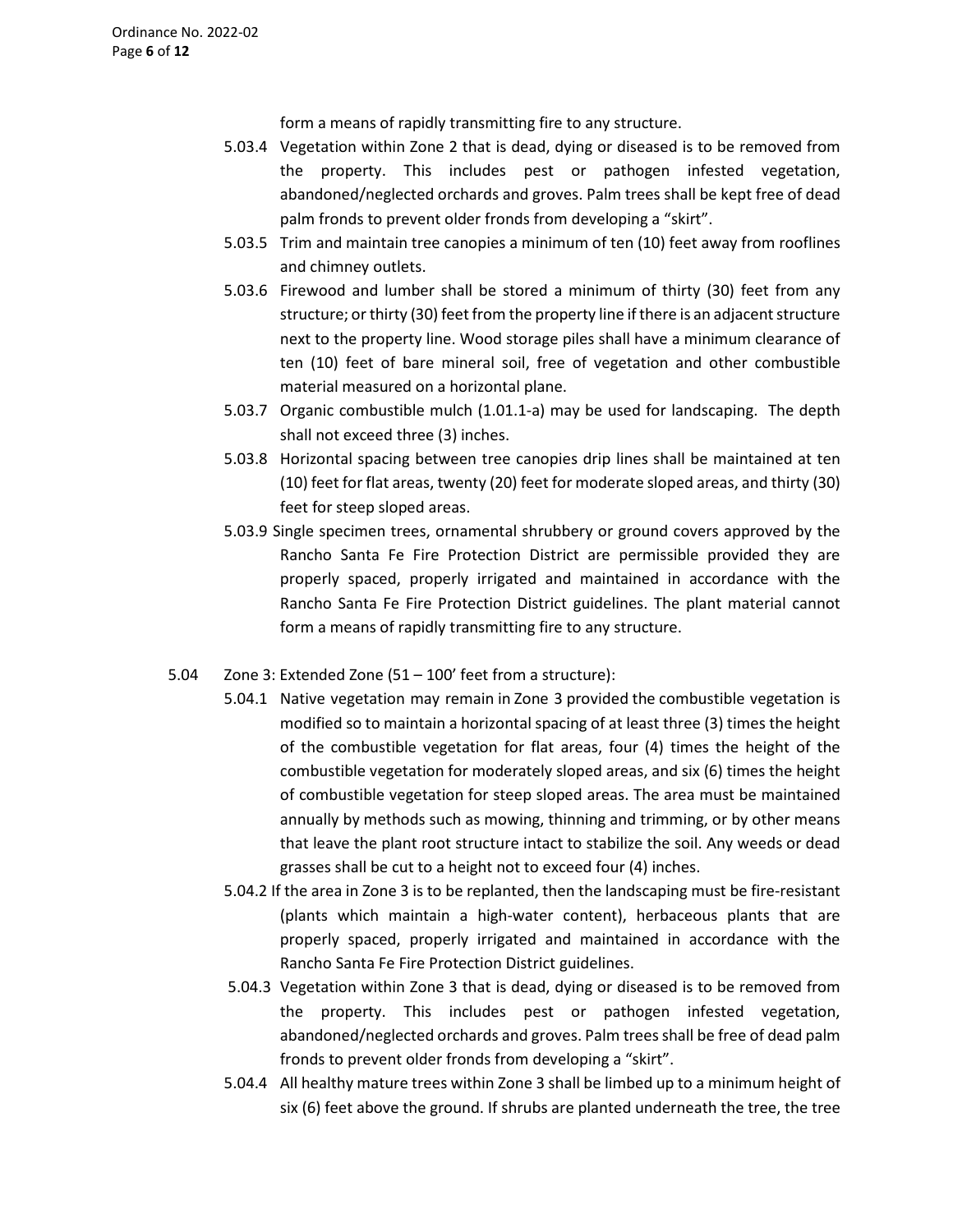shall be limbed up three (3) times the height of the materials planted under the tree or up to one-third (1/3) of the treeheight in order to promote a healthy tree structure and prevent ladder fuels.

- 5.04.5 Horizontal spacing between tree canopy drip lines shall be maintained at ten (10) feet for flat areas, twenty (20) feet for moderate sloped areas, and thirty (30) feet for steep sloped areas.
- 5.04.6 Organic combustible mulch (1.01.1-a, b, c) may be used for landscaping. The depth shall not exceed three (3) inches.
- 5.04.7 Single specimen trees, ornamental shrubbery or ground covers approved by the Rancho Santa Fe Fire Protection District are permissible provided they are properly spaced, properly irrigated and maintained in accordance with the Rancho Santa Fe Fire Protection District guidelines. The plant material cannot form a means of rapidly transmitting fire to any structure.

# **Section 6. OTHER DEFENSIBLE SPACE REQUIREMENTS AND FIRE SAFETY ITEMS.**

6.01 Liquid Propane Gas tanks shall have a minimum perimeter clearance of ten (10) feet of bare mineral soil clearance, free of vegetation or other combustible material measured on a horizontal plane.

6.02 For private residential or agricultural (less than ten (10) acres in size) photovoltaic or solar arrays shall have all combustible vegetation reduced to a height no greater than six (6) inches and a minimum perimeter clearance of ten (10) feet of combustible materials measured on a horizontal plane.

6.03 Addresses shall be displayed (4" minimum size) in contrasting colors and must be readable from the street or access road. Vegetation growing over, on or in front of an address posting shall be pruned or cut back to maintain visibility.

6.04 Leaf Litter under a well maintained, healthy and limbed up forest or woodland area shall be maintained to a depth no greater than three (3) inches within Zones 2 and 3.

6.05 Non-organic combustible mulch (1.01.2-a) shall not be utilized as a landscaping mulch within Zones  $1 - 3$ . Exception: Rubber mulch may be used in a limited capacity around playground structures and shall be a minimum of thirty (30) feet away from any habitual structure and does not exceed more than 200 sq. ft. in total area.

6.06 Provisions of this ordinance are not intended to conflict with specific fire management and fuel modification plans for master planned communities. If such a conflict occurs, the more restrictive provision shall apply.

6.07 Provisions of this ordinance are not intended to conflict with any Federal or State requirements which may limit vegetation removal in recognizable biological open space zones or vernal pools.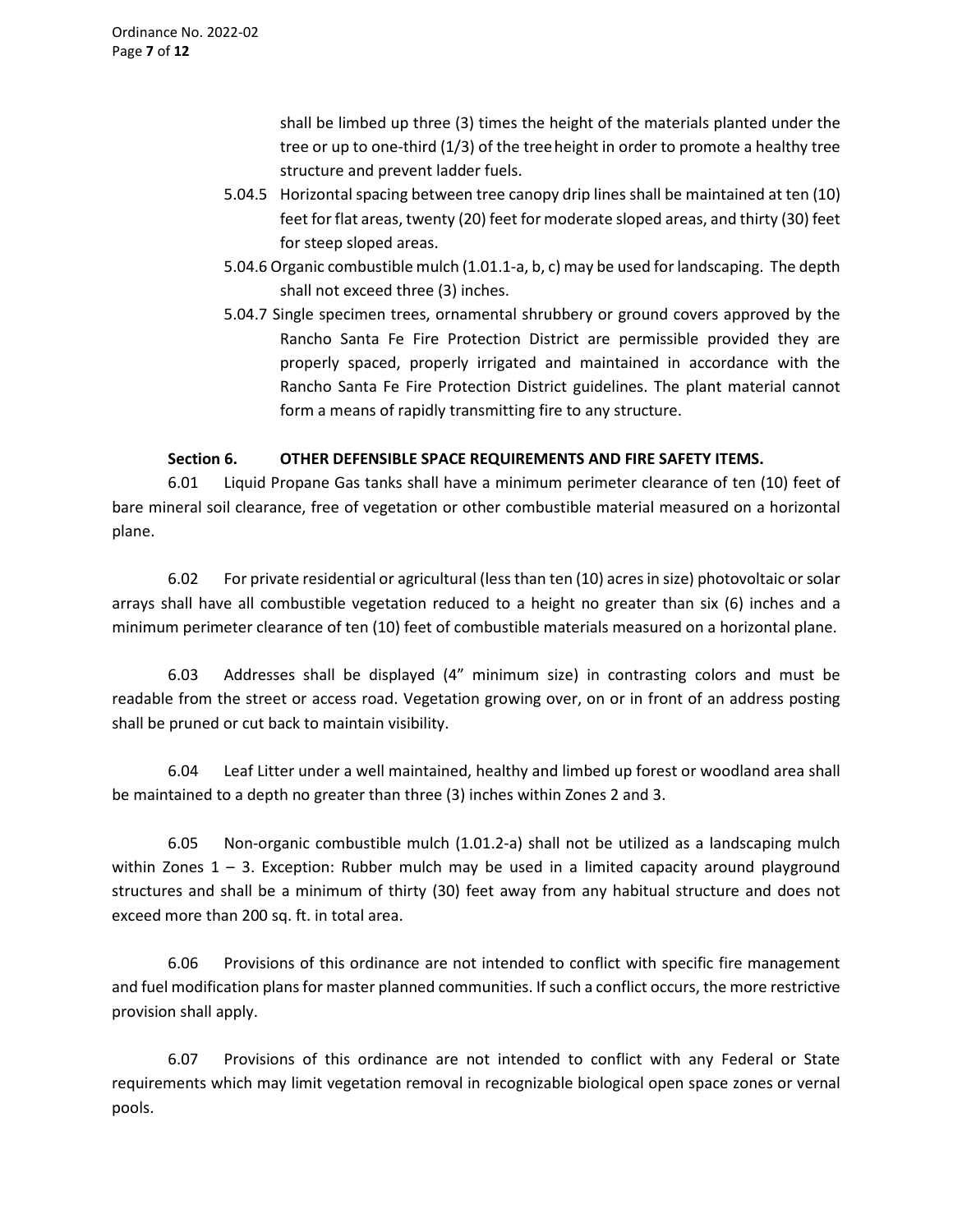6.08 Provisions of this ordinance are not intended to conflict with regulations of the California Department of Fish and Game or U.S. Fish and Wildlife Service concerning the occurrence of rare, threatened, or endangered species. Landowners who have received a notice regarding their property in areas subject to fuel break clearance within biological open space shall notify both agencies in writing at least ten (10) days prior to vegetation clearing. The agencies will have up to ten (10) days following such notification to; (1) determine whether the proposed clearing complies with State and/or Federal endangered species requirements and (2) to suggest voluntary, alternative abatement measures if feasible and warranted. Failure of the agencies to respond within ten (10) days will allow the landowner to proceed with abatement activities without further delay. Failure by landowners to provide adequate notification as described above may render landowners liable under State and Federal law.

### **Section 7. INCREASED DEFENSIBLE SPACE MORE THAN 100 FEET FROM STRUCTURES.**

7.01 The Fire Chief or their designee may require an increase of defensible space due to topographical or geographical concerns. If required parcels are to maintain a defensible space clearance greater than the required one hundred (100) feet to all habitable structures, a written order shall be issued when this increased defensible space requirement will be required.

7.02 Hazardous conditions outside of the one hundred (100) feet of structures, where the accumulation of combustible vegetation or materials, when deemed hazardous due to the composition, arrangement, or unsafe state of accumulation, such as dead palm tree fronds (skirts), shall be abated when located on public or private property. The hazardous condition when located outside the one hundred (100) feet from structures or twenty (20) feet of roadways, shall be properly documented and deemed a community risk in need of abatement by the Fire Chief or their designee. The partial clearing of weed or dry grasses on a large vacant parcel(s) must be approved in writing by the Fire Chief or their designee. Partial clearings shall not be acceptable without such written agreement. Partial clearing agreements are good only for one year as vegetation growth can vary from year to year.

#### **Section 8. DEFENSIBLE SPACE ALONG PROPERTY LINES.**

8.01 No responsible party shall permit on a parcel (with the exception of firewood, Section 5) any accumulation of combustible vegetation, dead, dying or diseased trees, green waste, waste matter, or other flammable/combustible materials within fifty (50) feet of the property line when such accumulation endangers or encroaches on the required Defensible Space for improvements on an adjacent property. The Fire Chief or their designee may require a distance greater than fifty (50) feet but not to exceed one hundred (100) feet when it is determined that the greater distance is necessary to provide Defensible Space for improvements on an adjacent property.

#### **Section 9. VACANT PARCELS.**

9.01 Dry grass and weeds on vacant parcels shall be mowed in entirety to a stubble height of no more than four (4) inches. Dead/dying trees, litter, and any accumulation of "waste materials" shall be removed. On vacant parcels, roadway clearance shall be maintained as defined in Section 10.

> 9.01.1 EXCEPTION: On larger parcels, as determined by the Fire Chief or their designee, partial clearing may be acceptable, depending on circumstance. Those properties approved for partial clearing are to maintain one hundred (100) feet of defensible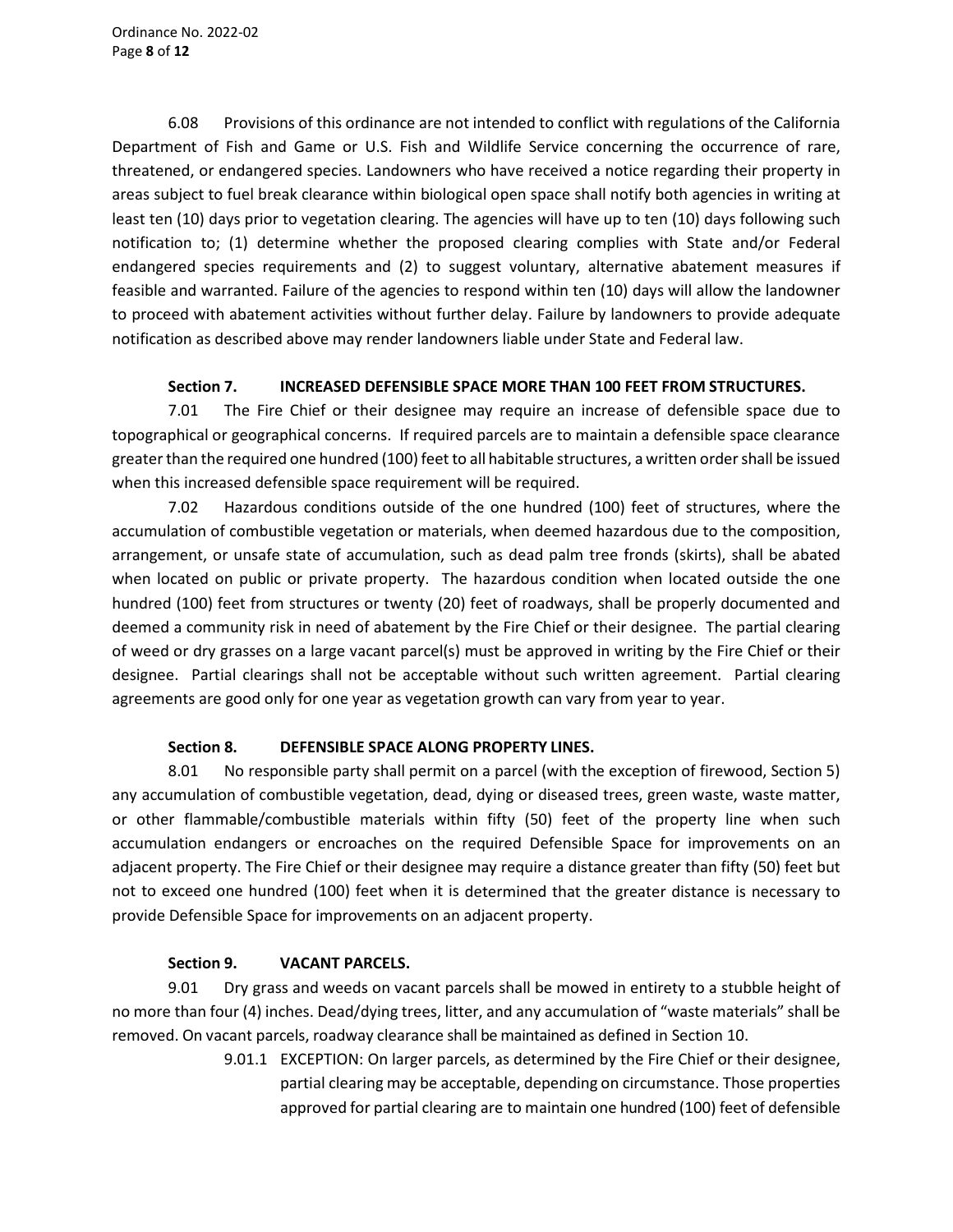Ordinance No. 2022-02 Page **9** of **12**

> space to any structure, neighboring or on site. The entire lot with approval of the Fire Chief or their designee may not need to be cleared in its entirety but shall be a minimum of one hundred (100) feet of clearance around the perimeter of the property if deemed a fire hazard, and a minimum of twenty (20) feet clearance along existing roads and driveways.

#### **Section 10. CLEARANCE OF BRUSH OR VEGETATIVE GROWTH FROMROADWAYS.**

10.01 The Fire Chief or their designee is authorized to have the area within twenty (20) feet on each side of the highways, roads, private streets, and driveways to be cleared of combustible vegetation. Vegetation shall comply with the requirements of the fuel modification zone. Any weeds or dead grasses shall be cut to a height not to exceed four (4) inches. Vegetation shall not protrude into the roadway and shall have a minimum of thirteen (13) feet and six (6) inches vertical clearance free of vegetation. The Fire Chief or their designee are authorized to enter upon private property to ensure the fuel modification zone requirements are met.

- 10.02.1 EXCEPTION (1): Single specimens of trees, ornamental shrubbery or cultivated ground cover such as green grass, ivy, succulents, or similar plants used as ground covers, provided, that they do not form a means of readily transmitting fire as deemed by the Rancho Santa Fe Fire Protection District.
- 10.02.2 EXCEPTION (2): Specific areas or developments with fire management plans may require up to thirty (30) feet of roadway clearance dependent on site approval conditioning.
- 10.02.3 EXCEPTION (3): For severe fire hazard areas and evacuation routes, the Fire Chief or their designee is authorized to require thirty (30) feet of roadway clearance of combustible vegetation and other flammable materials. The roadway shall be compliant with the requirements of the fuel modification zone.

#### **Section 11. ORCHARDS, GROVES OR VINEYARDS.**

11.01 All orchards, groves and vineyards shall be kept in a healthy state and maintained as described below. A ten (10) foot perimeter firebreak shall be cleared between any orchard, grove and vineyard and the surrounding native vegetation or ornamental landscaping. Orchards/vineyards shall be kept free of dead and dying trees or vines, combustible debris, and dead foliage. All dead grasses between rows of trees or vines shall either be mowed to a height of four (4) inches or disked to bare soil unless erosion is a factor. Mulch shall not be placed over bare soil without approval from the Rancho Santa Fe Fire Protection District.

#### **Section 12. GRADING.**

12.01 The provisions of this chapter shall not be construed to authorize grading which does not comply with the San Diego County regulations regarding grading, clearing and watercourses found within the San Diego County Code of Regulatory Ordinances, Title 8, Division 7.

#### **Section 13. NOTICE TO ABATE HAZARD.**

13.01 If it is determined that a public nuisance or fire hazard as herein defined exists on any lot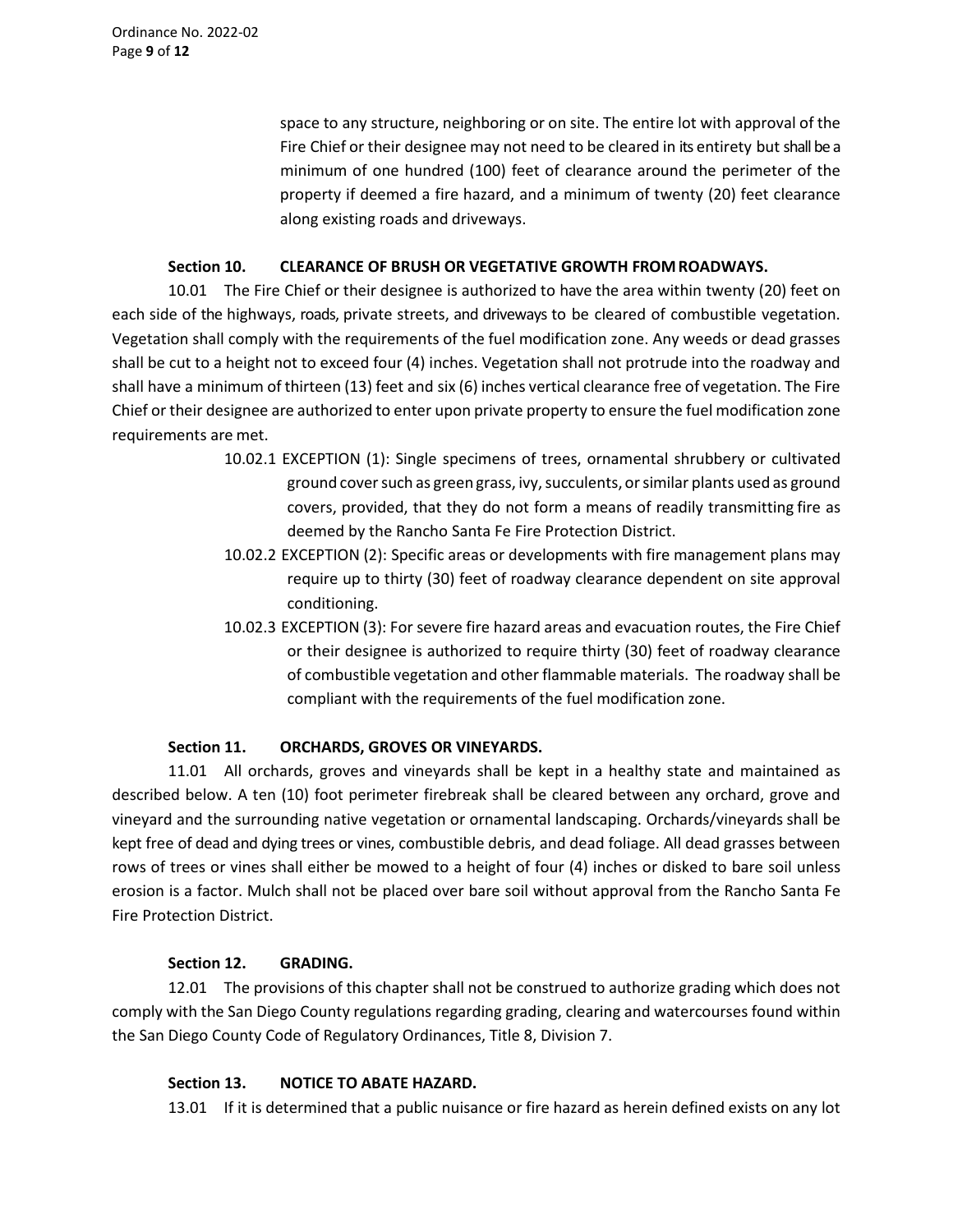or premise, or upon any sidewalk, parking lot, parking area or adjacent to such lot or premise, the Fire Chief or their designee will cause a notice to be issued to abate such nuisances.

13.02 Such notice will be headed: "NOTICE TO ABATE HAZARD" which shall, in legible characters, direct the abatement of the nuisance or fire hazard and refer to this article and section for particulars. Notice to Abate Hazard served by means other than posting as provided by this article will contain a description of the property in general terms reasonably sufficient to identify the location of the nuisance.

### **Section 14. SERVICE OF NOTICE TO ABATE HAZARD.**

14.01 The notice required by the Health and Safety Code, § 14875-14922 may be served in any of the following manners:

- 14.01.1 By in-person service on the owner, occupant or person in charge or control of the property.
- 14.01.2 By regular first-class postage prepaid mail addressed to the owner or person in charge and control of the property, at the address shown on the last available assessment roll, or as otherwise known.
- 14.01.3 By posting in a conspicuous place on the land or adjacent public right of way a notice in conformance with the Health and Safety Code, Section 14891 and similar to Section 14892, not more than one hundred (100) feet in distance apart, along such right of way with at least one notice posted on each lot or parcel.
- 14.01.4 It is the sole responsibility of the parcel or property owner to ensure the address with the County of San Diego Tax Assessor is current and valid. Mailings returned for insufficient or invalid addressing shall be considered a valid attempt to notify.

# **Section 15. APPEAL RIGHT TO BOARD OF DIRECTORS.**

15.01 Within ten (10) days from the date of posting, mailing or personal service of the required notice, the owner or person occupying or controlling such lots or premise affected may appeal to the Rancho Santa Fe Fire Protection District Board of Directors. Such appeal will be in writing and will be filed with the Board Clerk. At the regular, special, or adjourned meeting of the Board of Directors, not less than five (5) days nor more than thirty (30) days thereafter, it will proceed to hear and pass upon such appeal, and the decision of the Board of Directors thereupon will be final and conclusive.

#### **Section 16. TIME LIMIT FOR REMOVAL OF NUISANCE.**

16.01 It will be the duty of the owner, the agent of the owner, or the person in possession of any lot or premise within the Rancho Santa Fe Fire Protection District to abate the nuisance or fire hazard as stated within fifteen (15) days from the date of notification as provided herein, or in case of an appeal to the Board of Directors, within ten (10) days from the determination thereof, unless the same is sustained.

# **Section 17. ABATEMENT OF NUISANCE BY FIRE CHIEF.**

17.01 If the owner fails or neglects to abate the nuisance as herein defined, within the time specified in the article, the Fire Chief or their designee of the Fire District may cause such nuisances or fire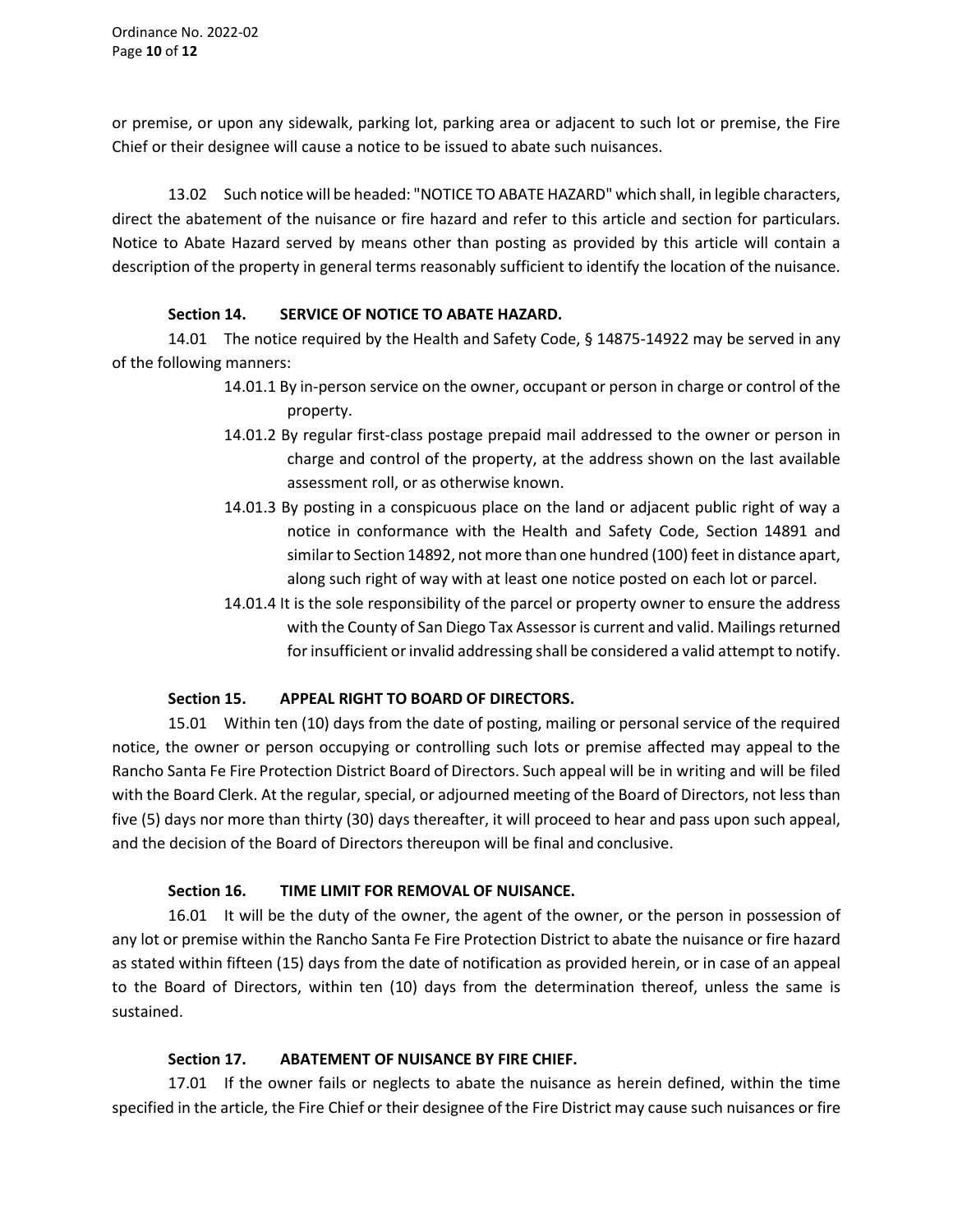Ordinance No. 2022-02 Page **11** of **12**

hazard to be abated. Private contractors may do the abatement work. A report of the proceedings and an accurate account of the cost to abate the nuisance or fire hazard on each separate property will be retained and filed at District's Administrative Offices.

#### **Section 18. EXPENSE OF ABATEMENT REPORT AND HEARING.**

18.01 The Accounting Department of the Rancho Santa Fe Fire Protection District will keep an account for the costs of abatement plus an administrative fee for each parcel abated as defined in the Fees for Service ordinance. A written itemized Abatement Report showing the cost of removal and abatement of hazards shall be prepared for the Board's approval. At least three (3) days prior to the date of the hearing a copy of the report will be posted in a public place atthe offices ofthe Rancho Santa Fe Fire Protection District, showing the date and time of the hearing. A copy of the report and notice of hearing date will be sent to the last known owner of the parcel as listed in the San Diego County Assessor's Office. Costs for abatement shall include any and all administrative costs including, but not limited to, cost of mailing, Fire District's personnel time, computer retrieval, plus contractor's abatement costs.

# **Section 19. GOVERNMENT CODE PROVISIONS ADOPTED AND COLLECTION ASSESSMENTS.**

19.01 The provisions of the Government Code, Sections 39580 through 39586 and Health and Safety Code, Section 14912 of the of the State of California incorporated by reference and are made a part of this Ordinance. The San Diego County Auditor & Controller shall enter each assessment in the County Tax Roll opposite the parcel of land. The amount of the assessment shall be collected at the time and in the manner of ordinary, municipal taxes, and if delinquent, the amount is subject to the same penalties and procedure of foreclosure and sale as provided for ordinary municipal taxes. The Rancho Santa Fe Fire Protection District may force abate the problem on behalf of the landowner. Upon said forced abatement, the Rancho Santa Fe Fire Protection District may assess all related costs for cost recovery. Upon completion of the work, the Rancho Santa Fe Fire Protection District may lien the property as described in the prior paragraph or assigns their interest to a private corporation as payment for the work provided. The assignee of said claim shall be authorized to sue for collection of money due. Upon collection on said lawsuit, the Rancho Santa Fe Fire Protection District shall receive the first monies up to what is owed to the Rancho Santa Fe Fire Protection District for services performed, after the Rancho Santa Fe Fire Protection District has been satisfied, the collection facility shall be paid for their work and then the assignees shall be paid. The San Diego County Auditor shall enter each assessment in the San Diego County Tax Roll opposite the parcel of land. The amount of the assessment shall be collected at the time and in the manner of ordinary municipal taxes. If delinquent, the amount is subject to the same penalties and procedure of foreclosure and sale as is provided for ordinary municipal taxes.

#### **Section 20. VIOLATION.**

20.01 The owner, occupant, or agent of any lot or premise within the Rancho Santa Fe Fire Protection District who will permit or allow the existence of a public nuisance as defined in this Ordinance, upon any lot or premise owned, occupied, or controlled by him or her, or who shall violate any of the provisions of this Ordinance, shall be guilty of a misdemeanor and upon conviction thereof be subject to a fine of not more than seven-hundred and ninety four dollars (*\$794.00*), or to imprisonment